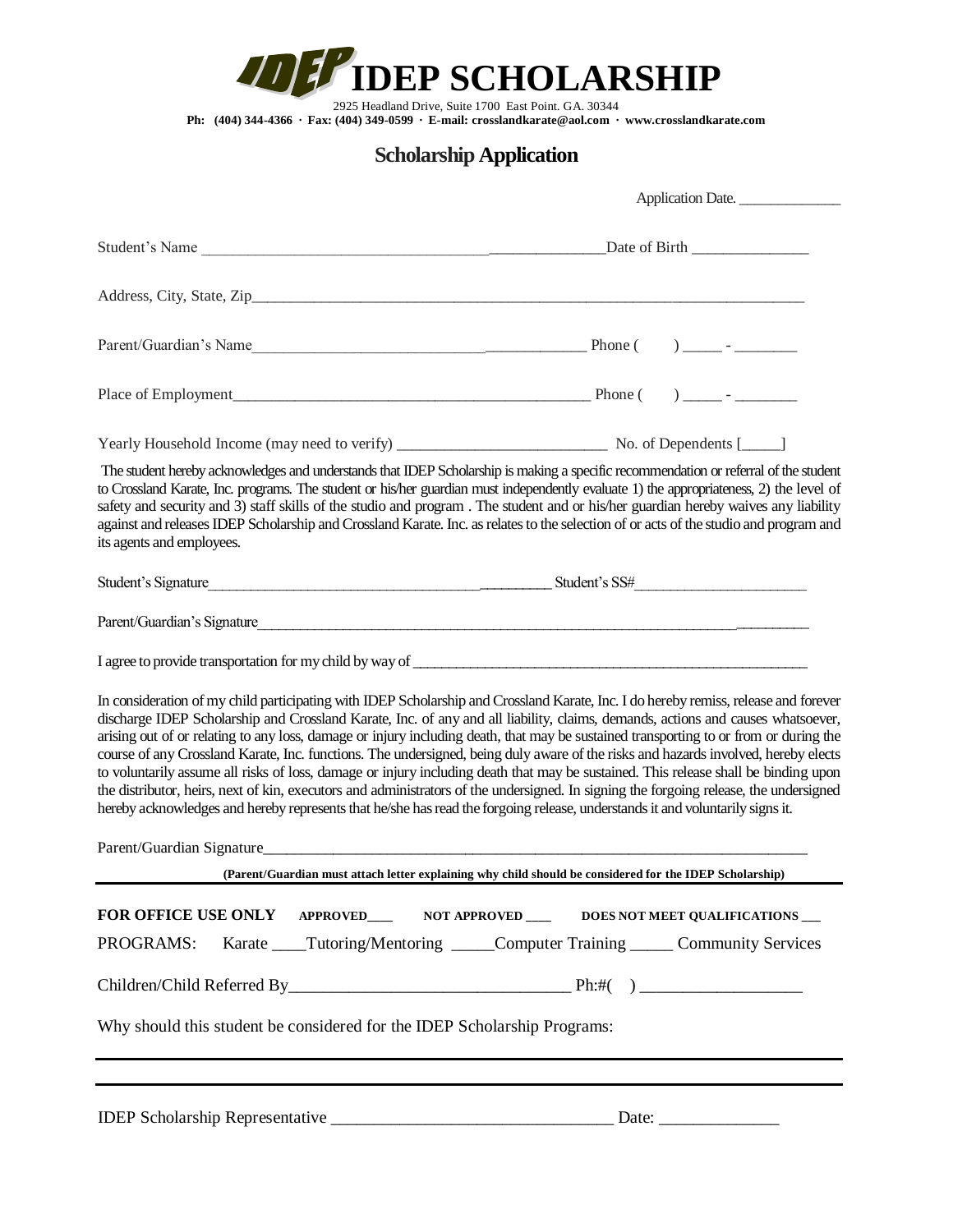

**Ph: (404) 344-4366 ∙ Fax: (404) 349-0599 ∙ E-mail: crosslandkarate@aol.com ∙ www.crosslandkarate.com**

## **AT RISK QUALIFACATION GUIDELINES**

To be determined "at risk" or for hardship consideration and qualify for acceptance into IDEP Scholarship Program children (3 years to 18 years of age) or their parent(s) must satisfy at lease one or more of the following six categories.

- I. Individual Characteristics
	- A. Alienation
	- B. Rebelliousness
	- C. Lack of bonding to society
	- D. Obesity
- II. Family Influences
	- E. Parental conflict
	- F. Child Abuse
	- G. Poor family management practices
	- H. Obesity in the family
	- I. Family history of problem behavior
		- 1. substance abuse
		- 2. criminality
		- 3. teen pregnancy
		- 4. school dropouts
- III. School Experience
	- A. Early academic failure
	- B. Lack of commitment to school
	- C. Dropping out of school
- IV. Peer group influences
	- A. Friends who engage in problem behavior with minor criminality record
		- 1. alcohol
		- 2. drugs
		- 3. gangs
		- 4. violence
- V. Neighborhood and community factors
	- A. Economic Deprivation
	- B. High rates of alcohol
	- C. High rates of substance abuse
	- D. High rates of crime
	- E. Proliferation of handguns among children
	- F. Neighborhood disorganization
- VI. Medical factors related to at risk behavior Describe medical issues relative to at risk behavior, i.e., (cancer, glaucoma. obesity, etc.)

It is requested that on the IDEP Scholarship application you not only identify the risk factor(s) but also mention the protective factor(s) your agency will provide as a counter measure. Example: "John satisfies risk category IV. A. 1. and 4. Friends who engage in problem behavior such as minor criminality and gangs. We will provide a positive peer group, encourage cooperation, respect and pro-social behavior and we eventually hope to inspire John to set and vigorously pursue positive goals in life").